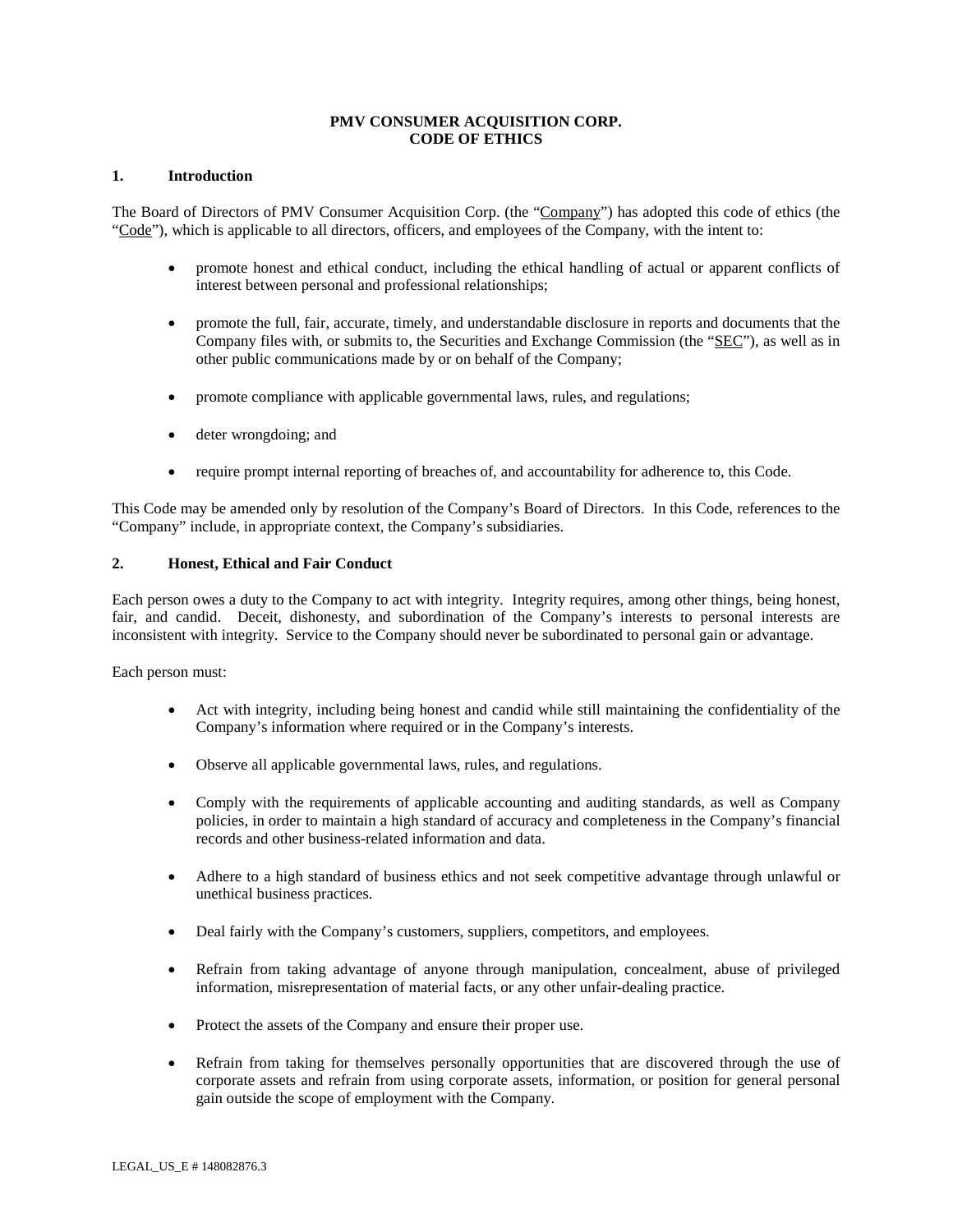- Avoid conflicts of interest, wherever possible, except under guidelines or resolutions approved by the Board of Directors (or the appropriate committee of the Board). Anything that would be a conflict for a person subject to this Code also will be a conflict if it is related to a member of his or her family or a close relative. Examples of conflict of interest situations include, but are not limited to, the following:
	- any significant ownership interest in any supplier or customer;
	- any consulting or employment relationship with any customer, supplier, or competitor;
	- any outside business activity that detracts from an individual's ability to devote appropriate time and attention to his or her responsibilities with the Company;
	- the receipt of any money, non-nominal gifts, or excessive entertainment from any company with which the Company has current or prospective business dealings;
	- being in the position of supervising, reviewing, or having any influence on the job evaluation, pay, or benefit of any close relative;
	- selling anything to the Company or buying anything from the Company, except on the same terms and conditions as comparable officers or directors are permitted to so purchase or sell; and
	- any other circumstance, event, relationship, or situation in which the personal interest of a person subject to this Code interferes – or even appears to interfere – with the interests of the Company as a whole.

#### **3. Disclosure**

The Company strives to ensure that the contents of and the disclosures in public communications and in the reports and documents that the Company files with the SEC shall be full, fair, accurate, timely, and understandable in accordance with applicable disclosure standards, including standards of materiality, where appropriate. Each person must:

- not knowingly misrepresent, or cause others to misrepresent, facts about the Company to others, whether within or outside the Company, including to the Company's independent auditors, governmental regulators, self-regulating organizations, and other governmental officials, as appropriate; and
- in relation to his or her area of responsibility, properly review and critically analyze proposed disclosure for accuracy and completeness.

In addition to the foregoing, the Chief Executive Officer and Chief Accounting Officer of the Company and each subsidiary of the Company (or persons performing similar functions), and each other person that typically is involved in the financial reporting of the Company must familiarize himself or herself with the disclosure requirements applicable to the Company as well as the business and financial operations of the Company.

Each person must promptly bring to the attention of the Chairman of the Audit Committee of the Company's Board of Directors any information he or she may have concerning (a) significant deficiencies in the design or operation of internal and/or disclosure controls which could adversely affect the Company's ability to record, process, summarize, and report financial data or (b) any fraud, whether or not material, that involves management or other employees who have a significant role in the Company's financial reporting, disclosures, or internal controls.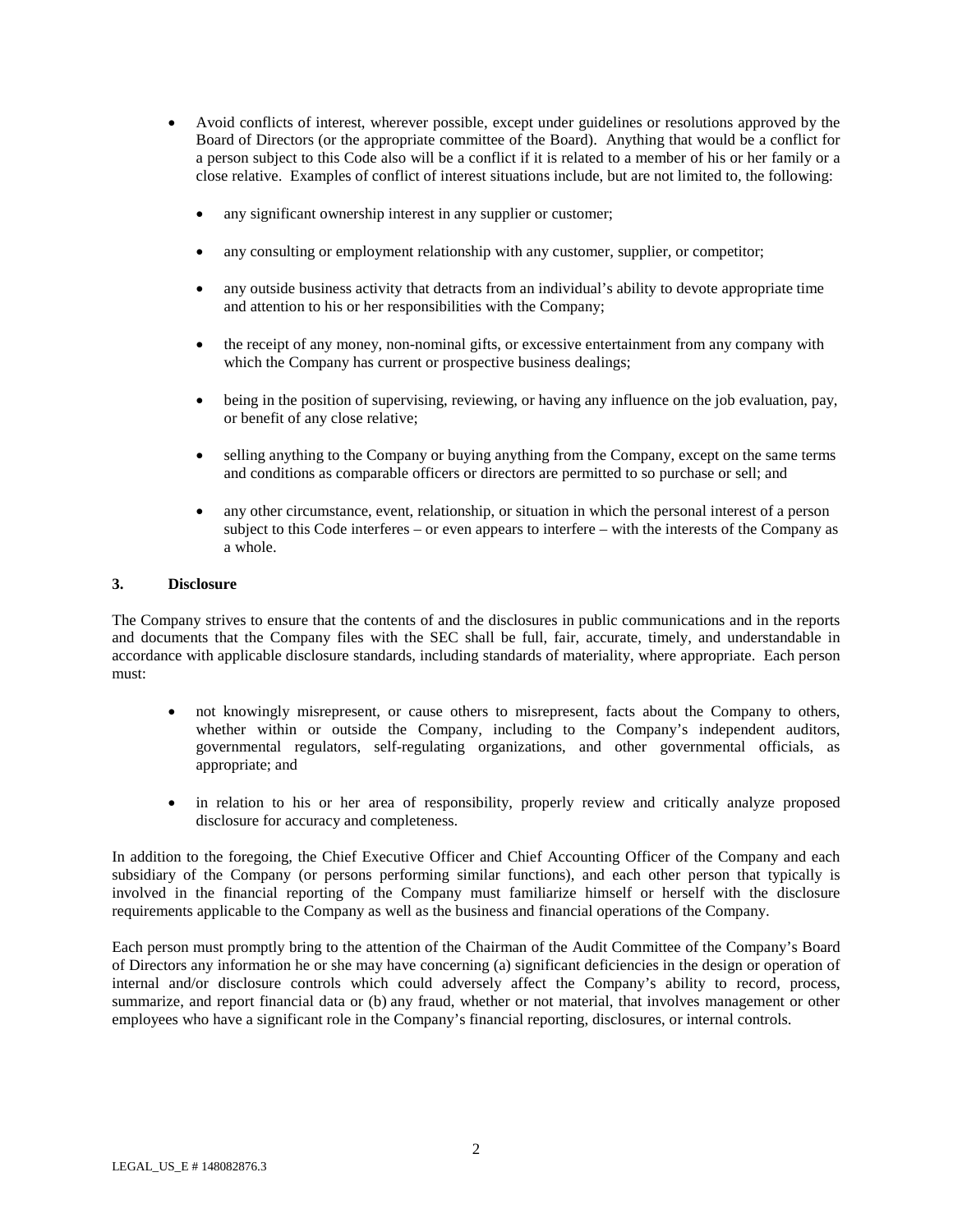# **4. Compliance**

It is the Company's obligation and policy to comply with all applicable governmental laws, rules, and regulations. It is the personal responsibility of each person to, and each person must, adhere to the standards and restrictions imposed by those laws, rules, and regulations, including those relating to accounting and auditing matters.

# **5. Reporting and Accountability**

The Audit Committee is responsible for applying this Code to specific situations in which questions are presented to it and has the authority to interpret this Code in any particular situation. Any person who becomes aware of any existing or potential breach of this Code is required to notify the Chairman of the Audit Committee promptly. Failure to do so is itself a breach of this Code.

Specifically, each person must:

- Notify the Chairman promptly of any existing or potential violation of this Code.
- Not retaliate against any other person for reports of potential violations that are made in good faith.

The Company will follow the following procedures in investigating and enforcing this Code and in reporting on the Code:

- The Audit Committee will take all appropriate action to investigate any breaches reported to it.
- If the Audit Committee determines by majority decision that a breach has occurred, it will inform the Board of Directors.
- Upon being notified that a breach has occurred, the Board by majority decision will take or authorize such disciplinary or preventive action as it deems appropriate, after consultation with the Audit Committee and/or the Company's counsel, up to and including dismissal or, in the event of criminal or other serious violations of law, notification of the SEC or other appropriate law enforcement authorities.

No person following the above procedure shall, as a result of following such procedure, be subject by the Company or any officer or employee thereof to discharge, demotion, suspension, threat, harassment, or, in any manner, discrimination against such person in terms and conditions of employment.

# **6. Waivers and Amendments**

Any waiver (defined below) or an implicit waiver (defined below) from a provision of this Code for the principal executive officer, principal financial officer, principal accounting officer or controller, and persons performing similar functions or any amendment (as defined below) to this Code is required to be disclosed in the Company's Annual Report on Form 10-K or in a Current Report on Form 8-K filed with the SEC.

A "waiver" means the approval by the Company's Board of Directors of a material departure from a provision of the Code. An "implicit waiver" means the Company's failure to take action within a reasonable period of time regarding a material departure from a provision of the Code that has been made known to an executive officer of the Company. An "amendment" means any amendment to this Code other than minor technical, administrative, or other non-substantive amendments hereto.

# **7. Other Policies and Procedures**

Any other policy or procedure set out by the Company in writing or made generally known to employees, officers, or directors of the Company prior to the date hereof or hereafter are separate requirements and remain in full force and effect.